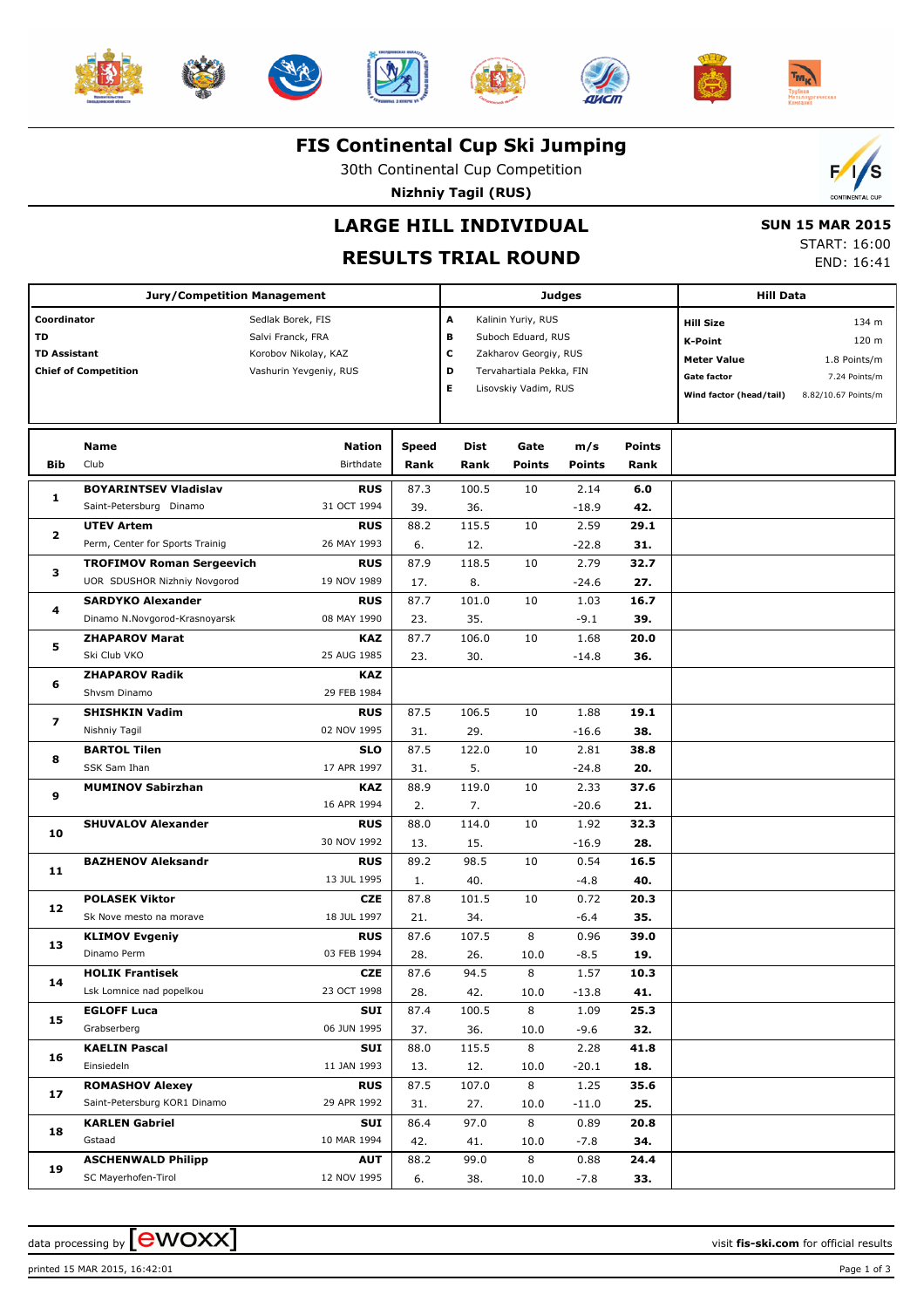













#### **FIS Continental Cup Ski Jumping**

30th Continental Cup Competition

**Nizhniy Tagil (RUS)**

## **LARGE HILL INDIVIDUAL**



START: 16:00

|            | <b>RESULTS TRIAL ROUND</b>                |                           |              |              |               |                 |               |  |  |  |  |
|------------|-------------------------------------------|---------------------------|--------------|--------------|---------------|-----------------|---------------|--|--|--|--|
|            | <b>Name</b>                               | <b>Nation</b>             | <b>Speed</b> | Dist         | Gate          | m/s             | <b>Points</b> |  |  |  |  |
| <b>Bib</b> | Club                                      | Birthdate                 | Rank         | Rank         | <b>Points</b> | <b>Points</b>   | Rank          |  |  |  |  |
|            | <b>HUBER Stefan</b>                       | <b>AUT</b>                | 87.4         | 111.5        | 8             | 2.75            | 30.4          |  |  |  |  |
| 20         | SC Seekirchen-Salzburg                    | 08 MAR 1994               | 37.          | 21.          | 10.0          | $-24.3$         | 29.           |  |  |  |  |
|            | <b>HLAVA Lukas</b>                        | <b>CZE</b>                | 87.6         | 116.0        | 8             | 1.63            | 48.4          |  |  |  |  |
| 21         | Dukla Liberec                             | 10 SEP 1984               | 28.          | 11.          | 10.0          | $-14.4$         | 8.            |  |  |  |  |
|            | <b>GREIDERER Simon</b>                    | <b>AUT</b>                | 88.2         | 122.5        | 8             | 2.05            | 56.4          |  |  |  |  |
| 22         | HSV Absam-Bergisel-Tirol                  | 18 JAN 1996               | 6.           | 3.           | 10.0          | $-18.1$         | 5.            |  |  |  |  |
| 23         | <b>STEKALA Andrzej</b>                    | <b>POL</b>                | 87.0         | 118.0        | 8             | 1.58            | 52.5          |  |  |  |  |
|            | Azs Zakopane                              | 30 JUN 1995               | 40.          | 10.          | 10.0          | $-13.9$         | 7.            |  |  |  |  |
| 24         | <b>MEZNAR Mitja</b>                       | <b>SLO</b>                | 88.1         | 113.0        | 8             | 1.34            | 45.6          |  |  |  |  |
|            | <b>NSK TRZIC FMG</b>                      | 30 JUN 1988               | 11.          | 19.          | 10.0          | $-11.8$         | 10.           |  |  |  |  |
| 25         | <b>TOLLINGER Elias</b>                    | <b>AUT</b>                | 88.0         | 110.0        | 8             | 1.85            | 35.7          |  |  |  |  |
|            | SV Innsbruck-Bergisel-Tirol               | 25 MAR 1995               | 13.          | 23.          | 10.0          | $-16.3$         | 24.           |  |  |  |  |
| 26         | <b>ZNISZCZOL Aleksander</b>               | <b>POL</b>                | 88.3         | 109.0        | 8             | 0.84            | 42.8          |  |  |  |  |
|            | KS Wisla Wisla                            | 08 MAR 1994               | 5.           | 24.          | 10.0          | $-7.4$          | 16.           |  |  |  |  |
| 27         | <b>PASCHKE Pius</b>                       | <b>GER</b>                | 88.2         | 121.5        | 8             | 1.18            | 62.3          |  |  |  |  |
|            | WSV Kiefersfelden                         | 20 MAY 1990               | 6.           | 6.           | 10.0          | $-10.4$         | 2.            |  |  |  |  |
| 28         | <b>SCHIFFNER Markus</b>                   | <b>AUT</b>                | 87.5         | 99.0         | 8             | 1.40            | 19.9          |  |  |  |  |
|            | UVB Hinzenbach-Oberoesterreich            | 05 JUN 1992               | 31.          | 38.          | 10.0          | $-12.3$         | 37.           |  |  |  |  |
| 29         | <b>QUECK Danny</b>                        | <b>GER</b>                | 87.9         | 105.5        | 8             | 1.64            | 29.4          |  |  |  |  |
|            | WSV 08 Lauscha                            | 17 SEP 1989               | 17.          | 32.          | 10.0          | $-14.5$         | 30.           |  |  |  |  |
| 30         | <b>BIEGUN Krzysztof</b>                   | <b>POL</b>                | 87.8         | 113.5        | 8             | 1.74            | 43.0          |  |  |  |  |
|            | SS-R LZS Sokol Szczyrk                    | 21 MAY 1994               | 21.          | 17.          | 10.0          | $-15.3$         | 15.           |  |  |  |  |
| 31         | <b>POGRAJC Andraz</b>                     | <b>SLO</b>                | 87.5         | 118.5        | 8             | 1.52            | 53.9          |  |  |  |  |
|            | SSK Costella Ilirija                      | 26 SEP 1991               | 31.          | 8.           | 10.0          | $-13.4$         | 6.            |  |  |  |  |
| 32         | <b>JUSTIN Rok</b>                         | <b>SLO</b>                | 87.7         | 114.0        | 8             | 1.62            | 44.9          |  |  |  |  |
|            | SSD Stol Zirovnica                        | 06 APR 1993               | 23.          | 15.          | 10.0          | $-14.3$         | 12.           |  |  |  |  |
| 33         | <b>KLUSEK Bartlomiej</b>                  | <b>POL</b>                | 87.5         | 115.5        | 8             | 1.56            | 48.1          |  |  |  |  |
|            | LKS Klmczok Bystra                        | 15 JAN 1993               | 31.          | 12.          | 10.0          | $-13.8$         | 9.            |  |  |  |  |
| 34         | <b>HULA Stefan</b>                        | <b>POL</b>                | 87.7         | 112.0        | 8             | 1.16            | 45.4          |  |  |  |  |
|            | KS Eve-nement Zakopane                    | 29 SEP 1986               | 23.          | 20.          | 10.0          | $-10.2$         | 11.           |  |  |  |  |
| 35         | <b>HILDE Tom</b>                          | <b>NOR</b>                | 87.9         | 111.0        | 8             | 1.20            | 43.2          |  |  |  |  |
|            | Asker Skiklubb                            | 22 SEP 1987               | 17.          | 22.          | 10.0          | $-10.6$         | 14.           |  |  |  |  |
| 36         | <b>GEIGER Karl</b>                        | <b>GER</b>                | 88.0         | 106.0        | 8             | 0.94            | 36.5          |  |  |  |  |
|            | SC 1906 Oberstdorf                        | 11 FEB 1993               | 13.          | 30.          | 10.0          | -8.3            | 22.           |  |  |  |  |
| 37         | <b>TANDE Daniel Andre</b><br>Kongsberg IF | <b>NOR</b><br>24 JAN 1994 | 88.7         | 124.0        | 8             | 1.70            | 62.2          |  |  |  |  |
|            | <b>AIGNER Clemens</b>                     |                           | 3.           | 2.           | 10.0          | $-15.0$         | 4.            |  |  |  |  |
| 38         | SV Innsbruck-Bergisel-Tirol               | <b>AUT</b><br>02 FEB 1993 | 87.7         | 113.5<br>17. | 8             | 1.83            | 42.2<br>17.   |  |  |  |  |
|            |                                           |                           | 23.<br>87.9  | 105.5        | 10.0<br>8     | $-16.1$<br>1.15 | 33.8          |  |  |  |  |
| 39         | <b>JOHANSSON Robert</b><br>Soere Aal IL   | <b>NOR</b><br>23 MAR 1990 |              | 32.          |               |                 |               |  |  |  |  |
|            | <b>LEYHE Stephan</b>                      | <b>GER</b>                | 17.<br>88.1  | 127.5        | 10.0<br>8     | $-10.1$<br>1.14 | 26.<br>73.4   |  |  |  |  |
| 40         | SC Willingen                              | 05 JAN 1992               | 11.          | 1.           | 10.0          | $-10.1$         | 1.            |  |  |  |  |
|            | <b>KUBACKI Dawid</b>                      | <b>POL</b>                | 88.2         | 122.5        | 8             | 1.38            | 62.3          |  |  |  |  |
| 41         | TS Wisla Zakopane                         | 12 MAR 1990               | 6.           | 3.           | 10.0          | $-12.2$         | 2.            |  |  |  |  |
|            | <b>ZUPANCIC Miran</b>                     | <b>SLO</b>                | 86.7         | 108.0        | 8             | 1.37            | 36.3          |  |  |  |  |
| 42         | SK Zagorje                                | 11 NOV 1989               | 41.          | 25.          | 10.0          | $-12.1$         | 23.           |  |  |  |  |
|            | <b>SEMENIC Anze</b>                       | <b>SLO</b>                | 88.4         | 107.0        | 8             | 0.19            | 44.9          |  |  |  |  |
| 43         | NSK TRZIC FMG                             | 01 AUG 1993               | 4.           | 27.          | 10.0          | $-1.7$          | 12.           |  |  |  |  |

data processing by **CWOXX**  $\blacksquare$ 

printed 15 MAR 2015, 16:42:01 Page 2 of 3